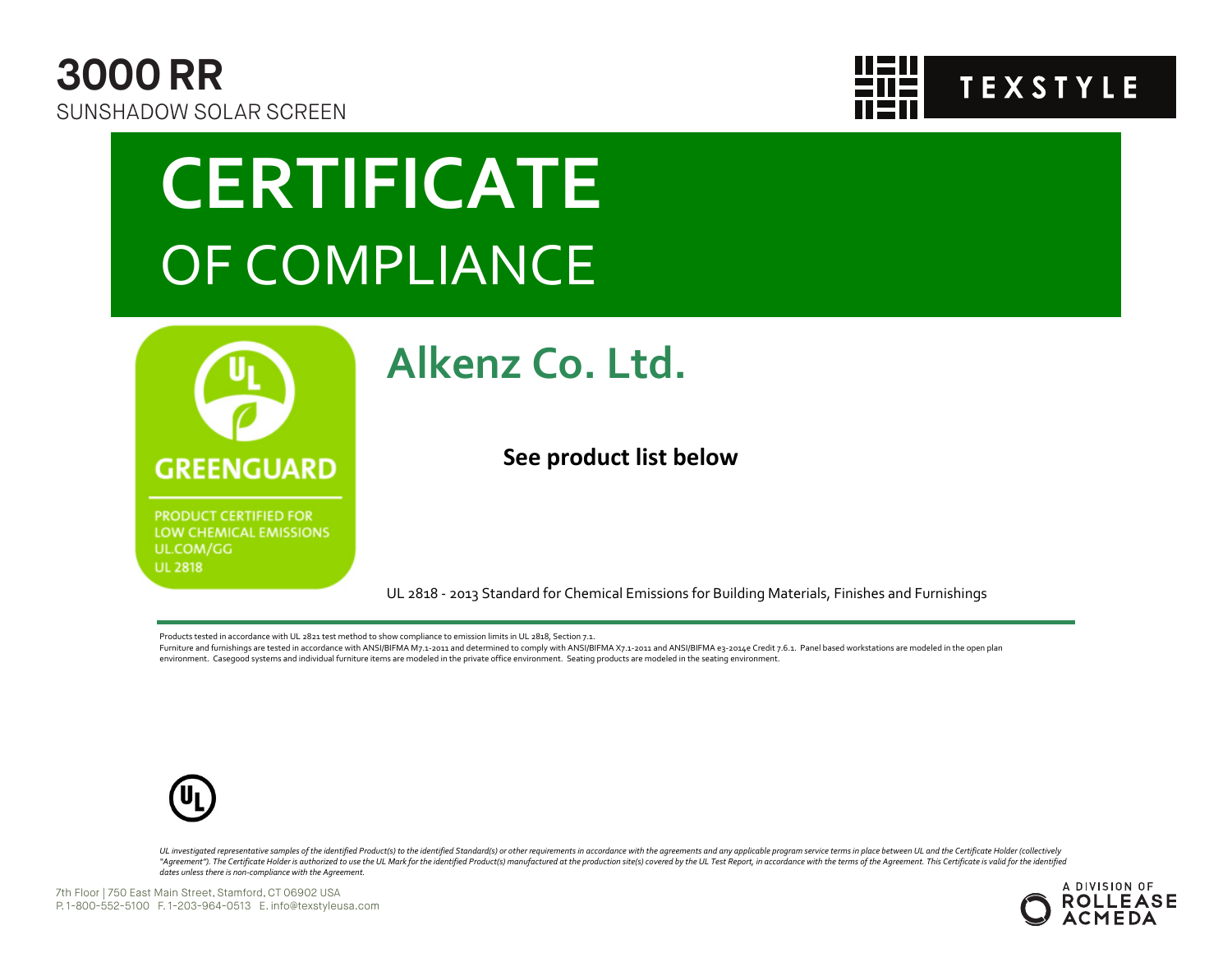



# **CERTIFICATE** OF COMPLIANCE

#### **UL GREENGUARD Certified Products Listing**

| <b>Product Name</b> | <b>Certification</b>        | <b>Status</b> | <b>Certificate</b><br><b>Number</b> | <b>Certification Period</b> | <b>Restrictions</b> |  |  |  |  |
|---------------------|-----------------------------|---------------|-------------------------------------|-----------------------------|---------------------|--|--|--|--|
| 3000 Net Series     | <b>GREENGUARD Certified</b> | Certified     | 75168-410                           | 12/22/2011-12/22/2020       |                     |  |  |  |  |
| 3000 RR Series      | <b>GREENGUARD Certified</b> | Certified     | 75169-410                           | 12/22/2011-12/22/2020       |                     |  |  |  |  |
| 3000 CA Series      | <b>GREENGUARD Certified</b> | Certified     | 75170-410                           | 12/22/2011-12/22/2020       |                     |  |  |  |  |
| 3000 HT Series      | <b>GREENGUARD Certified</b> | Certified     | 75171-410                           | 12/22/2011-12/22/2020       |                     |  |  |  |  |
| 4000 P Series       | <b>GREENGUARD Certified</b> | Certified     | 75172-410                           | 12/22/2011-12/22/2020       |                     |  |  |  |  |
| 4000 W Series       | <b>GREENGUARD Certified</b> | Certified     | 75173-410                           | 12/22/2011-12/22/2020       |                     |  |  |  |  |
| 4000 Q Series       | <b>GREENGUARD Certified</b> | Certified     | 75174-410                           | 12/22/2011-12/22/2020       |                     |  |  |  |  |
| <b>SS SERIES</b>    | <b>GREENGUARD Certified</b> | Certified     | 75175-410                           | 12/22/2011-12/22/2020       |                     |  |  |  |  |
| <b>VIEW SERIES</b>  | <b>GREENGUARD Certified</b> | Certified     | 75176-410                           | 12/22/2011-12/22/2020       |                     |  |  |  |  |
| 2000 NET Series     | <b>GREENGUARD Certified</b> | Certified     | 75177-410                           | 12/22/2011-12/22/2020       |                     |  |  |  |  |
| 4000 L Series       | <b>GREENGUARD Certified</b> | Certified     | 75178-410                           | 12/22/2011-12/22/2020       |                     |  |  |  |  |
| 4000 L Series       | <b>GREENGUARD Certified</b> | Certified     | 75179-410                           | 12/22/2011-12/22/2020       |                     |  |  |  |  |
| 4000 NET Series     | <b>GREENGUARD Certified</b> | Certified     | 75180-410                           | 12/22/2011-12/22/2020       |                     |  |  |  |  |
| 4700 P Series       | <b>GREENGUARD Certified</b> | Certified     | 75181-410                           | 12/22/2011-12/22/2020       |                     |  |  |  |  |
| 4000 T Series       | <b>GREENGUARD Certified</b> | Certified     | 75182-410                           | 12/22/2011-12/22/2020       |                     |  |  |  |  |
| 3000 AT Series      | <b>GREENGUARD Certified</b> | Certified     | 75197-410                           | 12/22/2011-12/22/2020       |                     |  |  |  |  |
| 3000 CF Series      | <b>GREENGUARD Certified</b> | Certified     | 75198-410                           | 12/22/2011-12/22/2020       |                     |  |  |  |  |
| 3000 HS Series      | <b>GREENGUARD Certified</b> | Certified     | 75573-410                           | 04/07/2016-12/22/2020       |                     |  |  |  |  |
| 3000 CD Series      | <b>GREENGUARD Certified</b> | Certified     | 75574-410                           | 04/07/2016-12/22/2020       |                     |  |  |  |  |



UL investigated representative samples of the identified Product(s) to the identified Standard(s) or other requirements in accordance with the agreements and any applicable program service terms in place between UL and the "Agreement"). The Certificate Holder is authorized to use the UL Mark for the identified Product(s) manufactured at the production site(s) covered by the UL Test Report, in accordance with the terms of the Agreement. This *dates unless there is non-compliance with the Agreement.*



7th Floor | 750 East Main Street, Stamford, CT 06902 USA P. 1-800-552-5100 F. 1-203-964-0513 E. info@texstyleusa.com